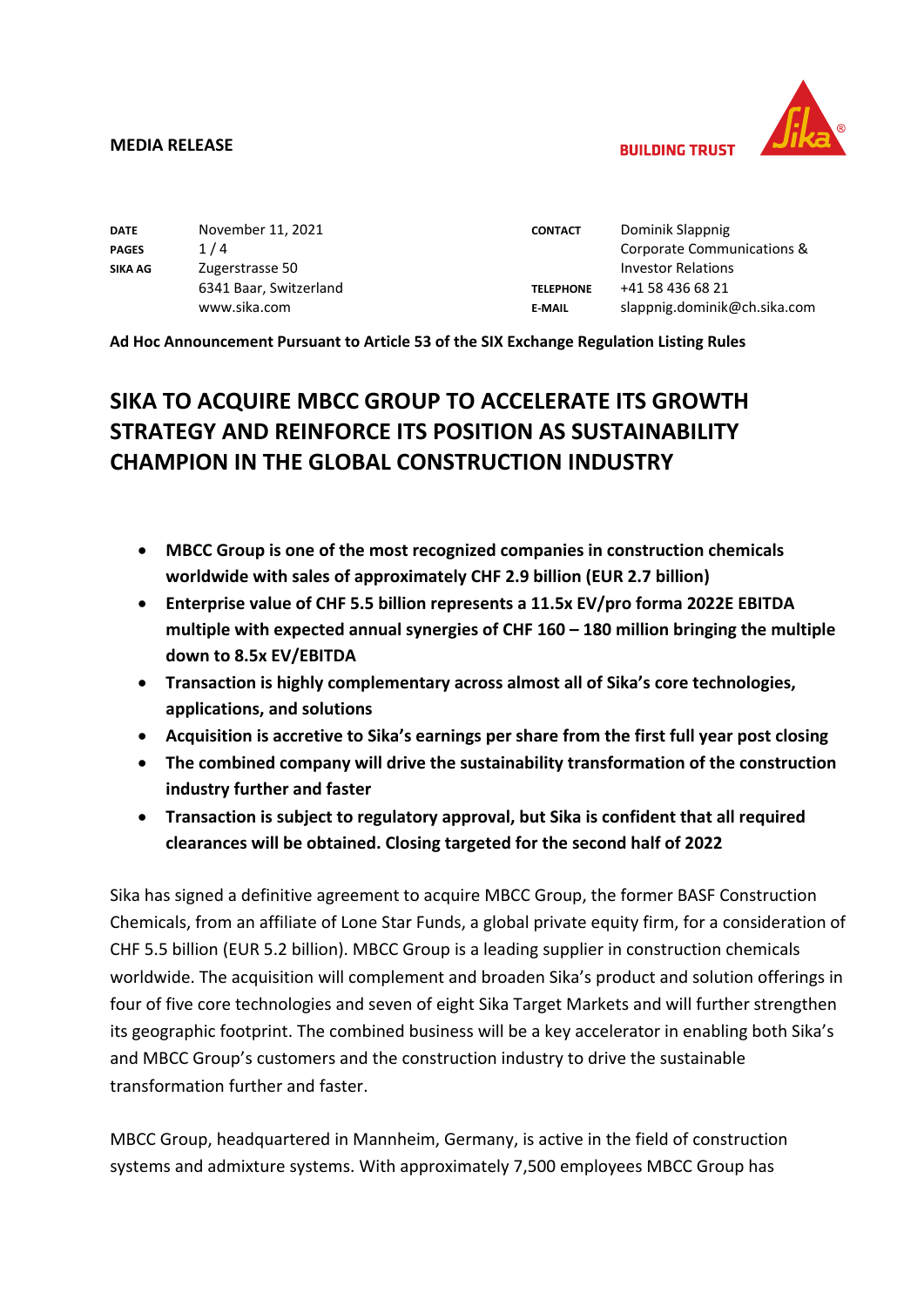

**DATE PAGE** November 11, 2021 2 / 4

operations in over 60 countries and more than 130 production facilities. In 2021, the company is expected to generate net sales of CHF 2.9 billion (EUR 2.7 billion). MBCC Group has a worldrenowned product portfolio of global and local brands which enjoy a strong reputation for quality and reliability. With its broad and balanced product offering, MBCC Group participates in all phases of the construction life cycle and is a key contributor to the decarbonization of the construction industry.

**Thomas Hasler, CEO of Sika:** "Two sustainability champions will join forces. Sika is first in class for sustainable solutions across the entire construction industry, and similarly, sustainability stands at the core of MBCC Group's business. Together we will reinforce our complementary range of products and services across the entire construction life cycle. With our combined portfolio, we will enable and accelerate the future of sustainable construction for the benefit of customers, employees, shareholders, and coming generations."

**Jochen Fabritius, CEO of MBCC Group:** "We have found a perfect partner who shares our core beliefs. Sika is well-known for its entrepreneurial spirit and its profitable growth strategy, including a strong acquisition track record. Our products and competencies will again be at the core of the business. Together with Sika, we are looking forward to exploring new and exciting business opportunities. I would like to thank Lone Star for the tremendous support during the past few years and for helping us to prepare for this next chapter."

The transaction will accelerate Sika's resilient Growth Strategy 2023 and beyond. Sika will expand its product and service offering in construction chemicals and industrial adhesives by adding the highly complementary portfolio of MBCC Group and is set to reach sales in excess of CHF 13 billion in 2023. The combination will lead to a very balanced product portfolio with all of Sika's Target Markets achieving between CHF 1 and 2 billion in sales. Customers will benefit from an enhanced and more efficient distribution network across all construction markets. Sustainability stands at the core of both companies. As such, the acquisition combines two highly motivated and extremely capable global teams that will support a strong sustainability footprint for the future.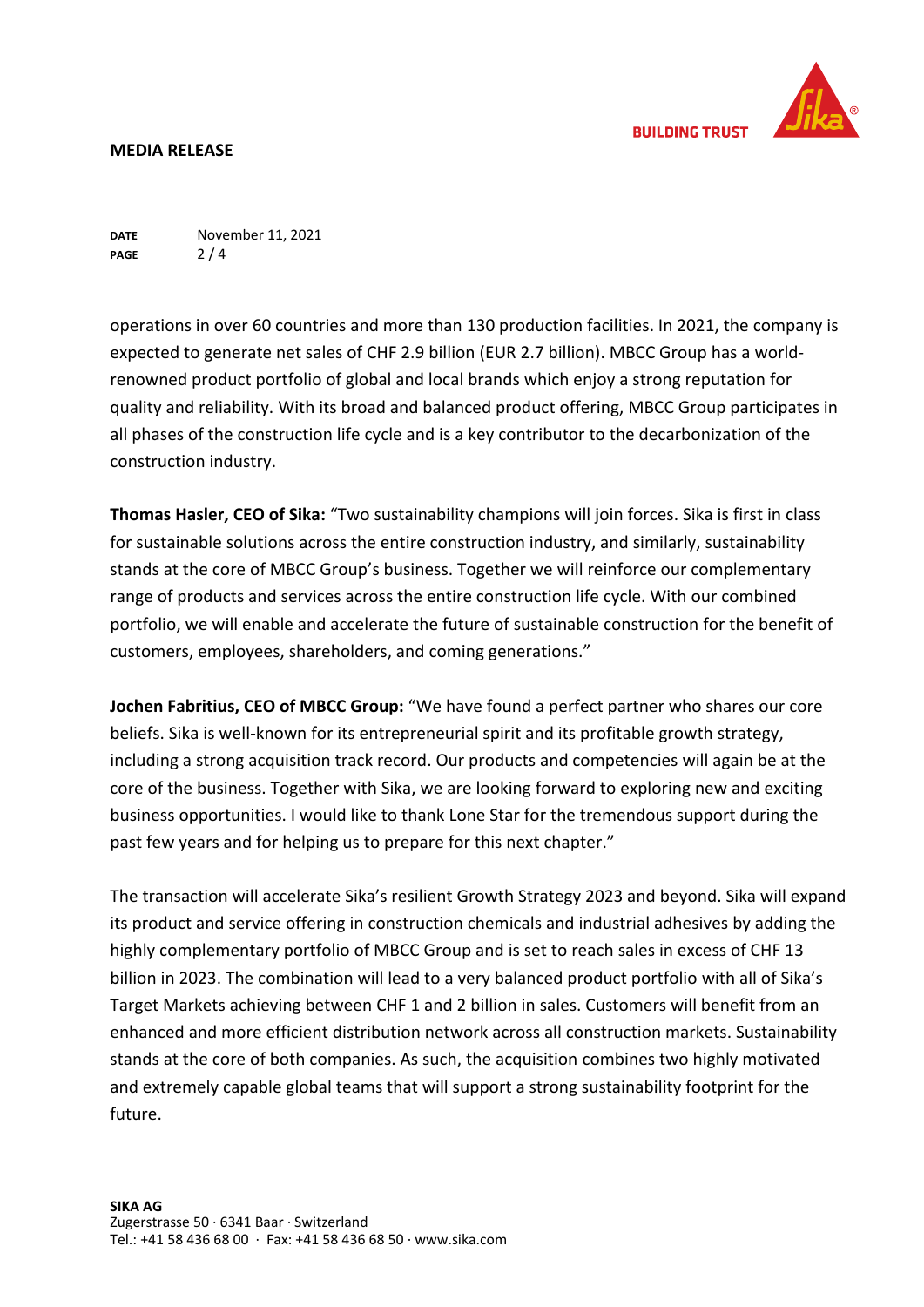

**DATE PAGE** November 11, 2021  $3/4$ 

Today, 70 percent of Sika's sales is generated by products that have a positive effect on sustainability, whereas more than 35 percent of MBCC Group products are sustainably advanced. Through the combination, Sika is committed to generating 80 percent of its sales from products that positively impact sustainability.

# **FINANCIAL PARAMETERS**

The complementary operational and manufacturing footprint of Sika and MBCC Group is expected to drive attractive integration opportunities, encompassing revenue as well as cost synergies. Annual synergies are expected to be in the range of CHF 160 – 180 million by 2025. The purchase price represents a 11.5x EV/pro forma 2022E EBITDA multiple which will come down to 8.5x EV/EBITDA, including run-rate synergies. The acquisition is value-enhancing to Sika shareholders and is expected to be strongly accretive to Sika's earnings per share from the first full year post closing.

The financing of the planned transaction is secured by a bridge loan facility. Sika remains committed to maintaining a strong investment grade credit rating and intends to put in place a long-term funding structure comprising a combination of cash-on-hand, bank loans, and capital markets instruments.

The acquisition is subject to regulatory approval. Sika is confident it will obtain all clearances and will actively engage with the authorities. The closing of the acquisition is targeted for the second half of 2022.